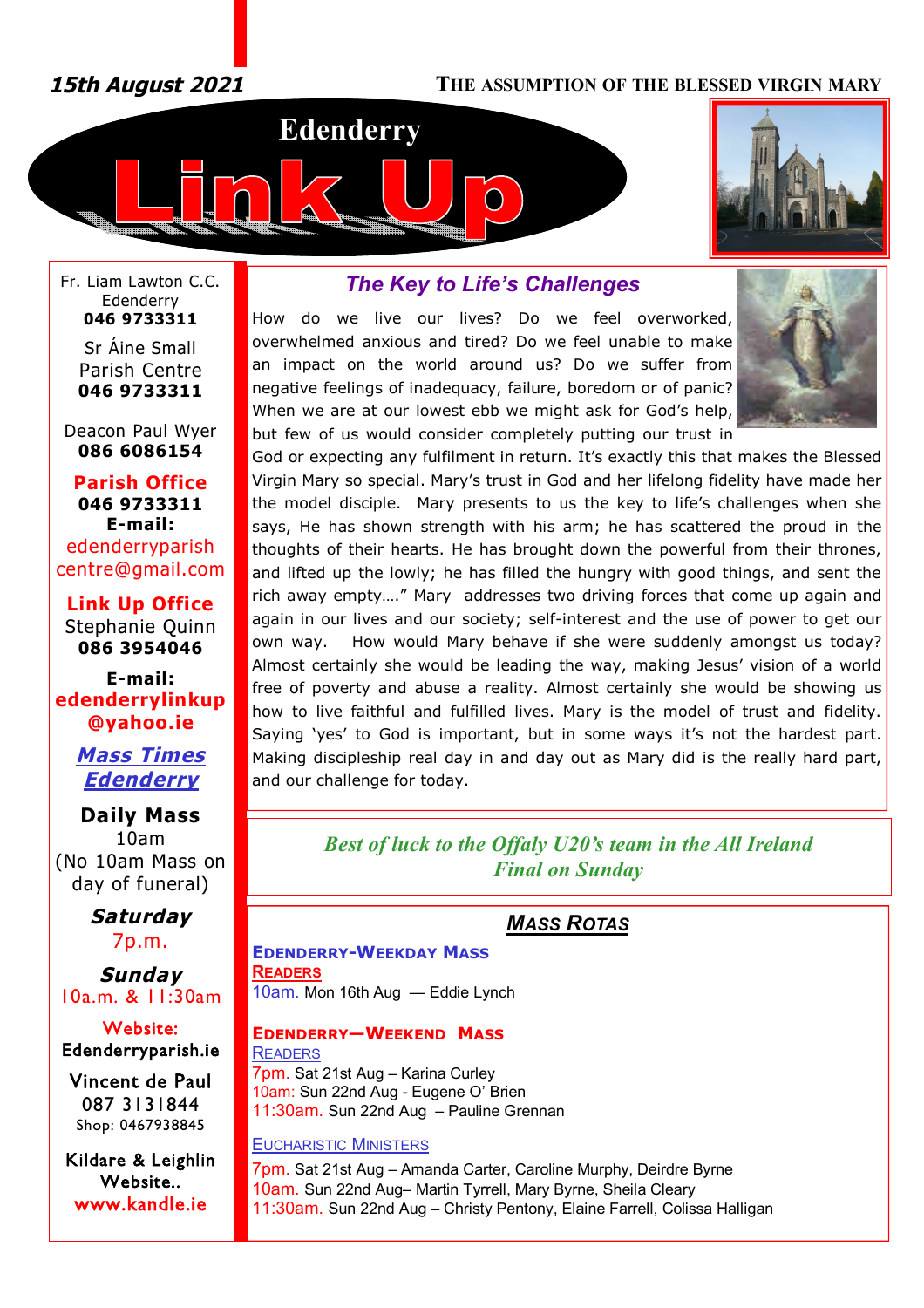# **Community Notices**

**Baptisms:** Baptisms will take place with a maximum of 8 people per family. Face masks must be worn in the Church.

**Mass Times**

Monday-Friday @ 10am

Saturday evening Mass @ 7pm

Sunday morning @ 10am & 11:30am **To view the Masses via Webcam Go to edenderryparish.ie**



# **PARISH LOTTO DRAW RESULTS FOR DRAW HELD ON**

**Wednesday 2021 NUMBERS DRAWN**



 **No Jackpot Winner 12 Matched 3's won €84 each**

# **No local Winner**

**Next Week's Jackpot €15,000**



# **FULLY QUALIFIED TEACHER AVAILABLE FOR PIANO LESSONS.**

All levels taught including Junior Cert and Leaving Cert exam preparation.

Limited number of places available for September.

Email: **[expertpianotuition@gmail.com](mailto:expertpianotuition@gmail.com)** Phone: **087 0563194**

> *Edenderry Parish Centre Opening Hours: 9:30am to 1pm (046-9733311)*

*Email: [edenderryparishcentre@gmail.com](mailto:edenderryparishcentre@gmail.com) You can book, your Weddings, Anniversary Masses, & Baptisms by phoning, Emailing, or visiting the Centre.* 

*Signed Mass Cards & Mass Bouquets available.*

## **MASSES FOR THE COMING WEEK**

**Saturday 7pm:** Stanley Smyth, 1st Anniversary; William, Brigid & John Pender; John & Mary Connolly; Ben Hope;

**Sunday 10am:** Deceased members of the Connolly & Keyes families; Gerry & Lilly Farrell; Tom Tyrrell **Sunday 11:30am:** Joe Murphy, St Mary's Rd

**Monday 10am:** Nancy Bryan

**Tuesday 10am:** Phil, Larry & Johnny O' Brien

**Wednesday 10am:** Mary-Bridget Nugent nee O'Brien **Thursday 10am Mass**

*Failte We welcomed the following into the Christian Community through the Sacrament of Baptism:*

*The most powerful relationship you will ever have is the relationship with yourself. It is in this relationship that you set the standard for all others*

**FREE ONLINE BEGINNERS COMPUTER CLASS.** Would you like to get to grips with how to use your computer/ laptop. Covering topics: how to turn on your laptop, typing, emails, shopping on line, social media, internet safety. Classes will start in September, **5 week course.** Contact Karen 087 9840177

*Matthew Patrick O'Dare Hannah Dunne Lennox Blues Philip Brady Dylan James Brady Beatrix Lily Brady Arthur Harvey Brady Naoise Finn Maraj* 

**Friday 10am Mass: Mass Card Intentions**

**Saturday 7pm:** Christopher McCann, 1st Anniversary; **Sunday 10am: Sunday 11:30am:** Sheila Lloyd; Monica Foran



*We Pray for the following whose Anniversary occurs around this time.* 

*Michael, Margaret & Martin Nolan John Brouder Annie Finn, Ballykilleen John & Patrick Clarke Bridie Grennan*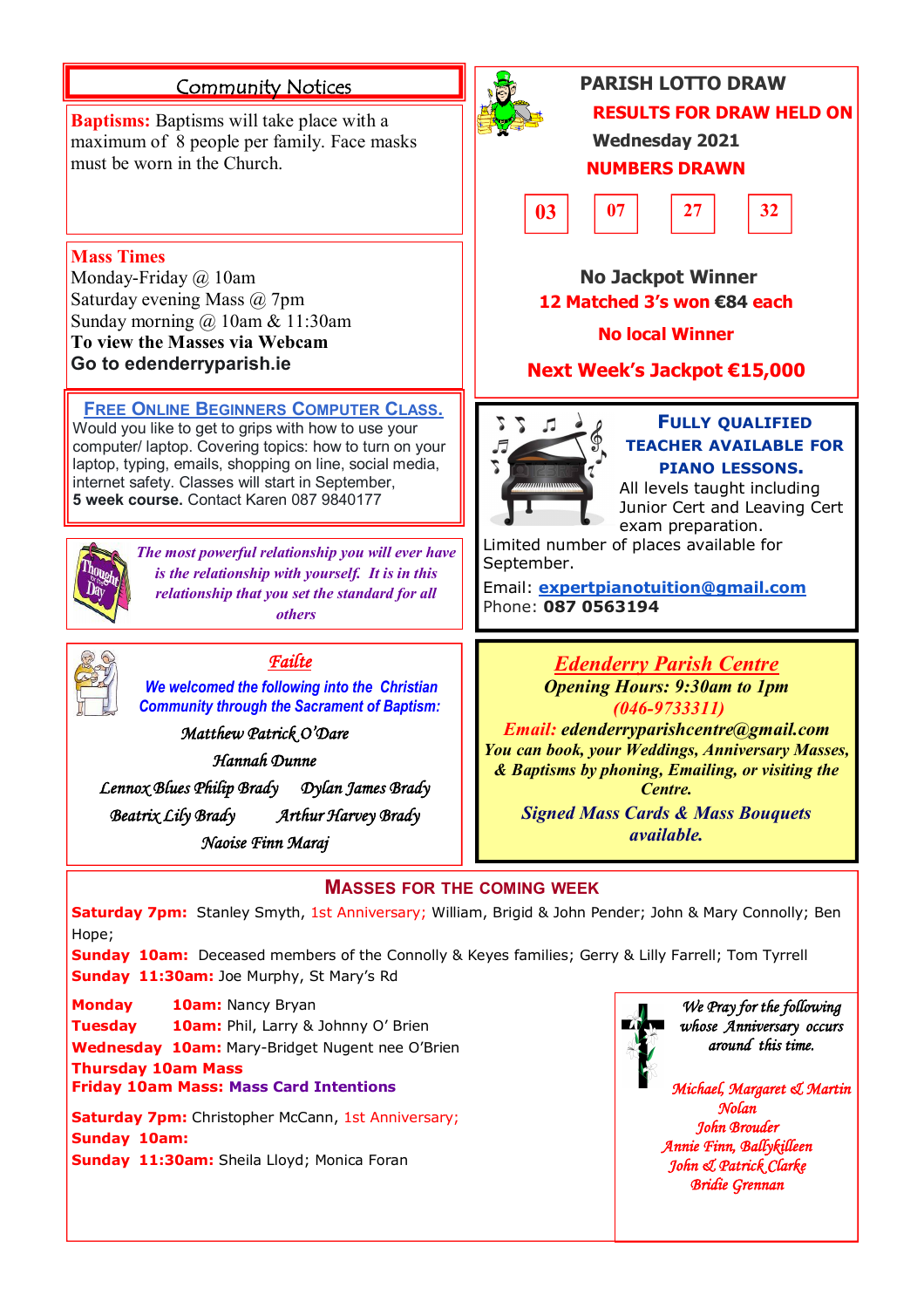

### **Magnificent Mary!**

Bella: Hi there Guys! Cian is not around so I will tell you about the Gospel Story this Sunday. Mary is the mother of Jesus and she is often called 'Our Lady' The Feast of the Assumption is celebrated this Sunday and this is a special day for Our Lady. It is special because on this day we celebrate the time when Mary was taken up into heaven.

Even though this can be difficult to understand, there is no doubt that the reason for her assumption into heaven is love! God's all powerful love in response to Mary's faithfulness. Our Lady was an ordinary woman who became extra-ordinary because of her great faith in what God makes possible in our human lives. She listened to God's Word, heard it with all her heart and acted on it. The Feast of the Assumption gives us a chance to celebrate the Magnificent woman that is Mary in all her gentleness and faithfulness. On this feast we come face to face with the end result of a relationship built on faith hope and love.

Luke 1:39-56



|                               | <b>Word Search</b>           |          |    |   |                                       |                               |    |    |    |                       |                |     |   |   |                             |
|-------------------------------|------------------------------|----------|----|---|---------------------------------------|-------------------------------|----|----|----|-----------------------|----------------|-----|---|---|-----------------------------|
|                               | Y                            | F        | I  | L | Г                                     | F                             | D  | P. | Z  |                       | HYL            |     | M | D | D                           |
|                               | J                            | N        | -F | K | C                                     | L                             | H  | Z  | S  | J                     | G              | Н   | U | C | W                           |
|                               | S                            | W W      |    | I | M                                     | Τ                             | S  | Y  | R  | A                     | U              | J.  | S | F | R                           |
|                               | E                            | V        | C  | N | $\begin{array}{c} \hline \end{array}$ | Y                             | 0  | N  | M  | N                     | Ł              | V   | I | Q | 0                           |
|                               | Н                            | C        | A  | R | F                                     | F                             | U  |    | LΕ | N                     | N              | M   | C | V | X                           |
|                               | Q                            | S        | I  | V | U                                     | 0                             | 7  | L. | Y  | P                     | S              | N   | S | C | Ε                           |
|                               | W                            | P        | C  | R | U                                     | G                             | 1  | U  | J  | S                     | $\overline{Z}$ | R   | J | K | $\mathbf{I}$                |
|                               | S                            | $\Omega$ | N  | L | V                                     | $\vee$                        | T  | M  | М  | Н                     | 0              | L   | R | I | K                           |
|                               | W                            | 7        | V  | A | Ε                                     | Н                             | Ε  | A  | R  | T                     | Q              | N   | S | F | F                           |
|                               | P                            | L        | B  | D | M                                     | V                             | Τ  | H  | A  | N                     | K              | S   | G | S | 0                           |
|                               | V                            | F        | W  | I | R                                     | N                             | F  | N  | I  | F                     | H              | I   | S | S | G                           |
|                               |                              | M W      | I  | N | E                                     | U                             | C  | F  | R  | F                     | T              | G   | Y | X | $\mathsf{H}$                |
|                               | Y                            | J        | S  | I | Z                                     | D                             | N  | Ε  | S  | D                     | L              | A   | Z | 7 | $\overline{A}$              |
|                               | X                            | Q        | Ε  | B | D                                     | D                             | F. | K  | X  | N                     | D              | U   | 0 | R | X                           |
|                               | M                            | S        | D  | J | T                                     | W                             | S  | P  | U  | Н                     |                | W W | Z | 0 | A                           |
| <b>SONGS</b>                  | <b>CAREFUL</b>               |          |    |   |                                       | <b>WINE</b>                   |    |    |    | <b>HEART</b>          |                |     |   |   | <b>EVIL</b>                 |
| <b>MUSIC</b><br><b>FILLED</b> | <b>DAYS</b><br><b>PSALMS</b> |          |    |   |                                       | <b>HYMNS</b><br><b>THANKS</b> |    |    |    | LIVE<br><b>SPIRIT</b> |                |     |   |   | <b>DRUNK</b><br><b>WISE</b> |

**SUMMER FESTIVAL** 13th - 15th AUGUST

**PSALM 16:8** 

# **NAAS**

saturɑay Mass- 3.00pm<br>Sealing and Reconciliatio o.sopm<br>Sunday Closing Mass- 2.30pm